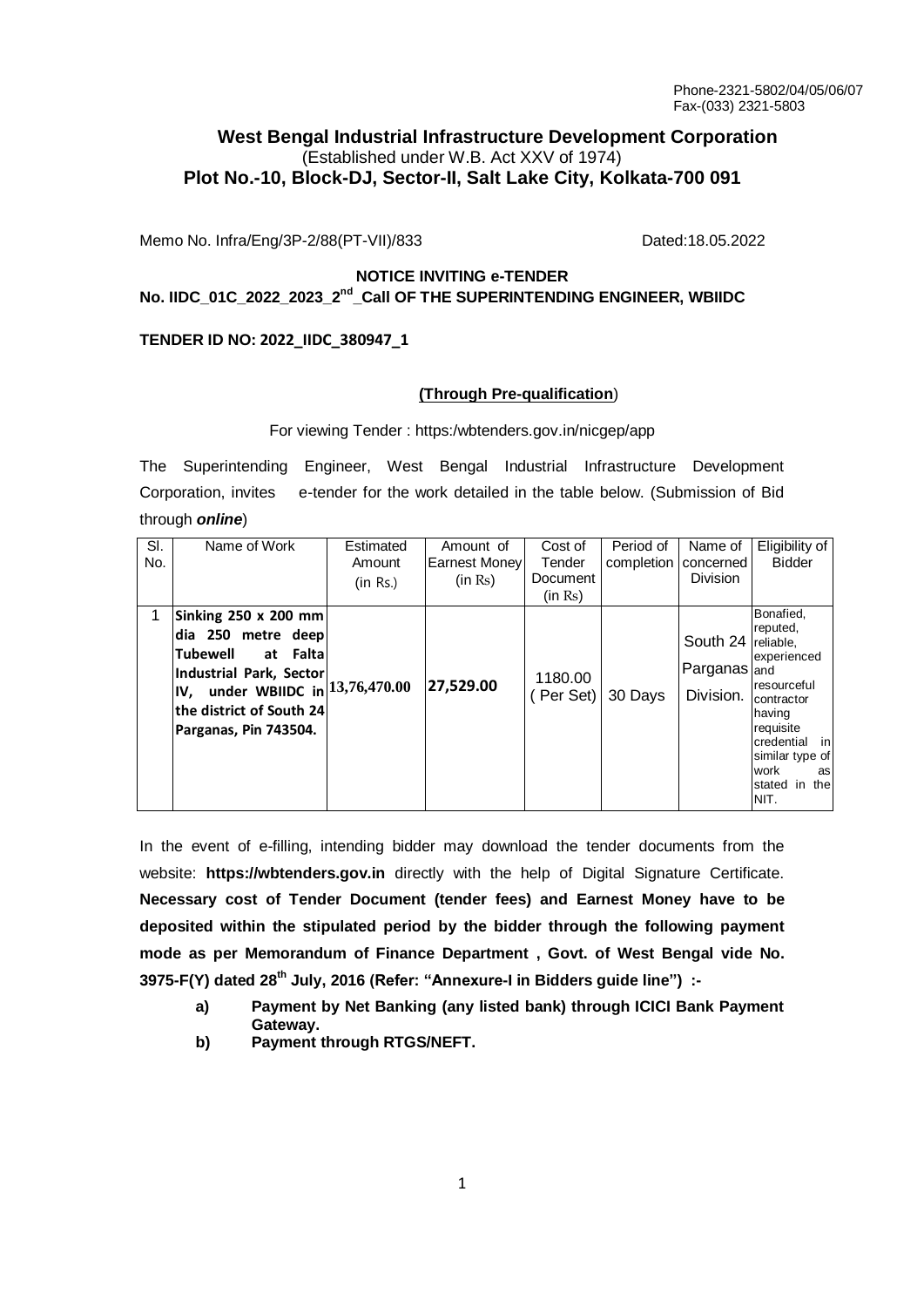The original documents should be submitted physically for verification to the Estimating Section of the Superintending Engineer, within the stipulated period as stated in NIT. However the Department (Tender Inviting Authority) will not be held responsible for late delivery or loss of the documents so mailed through post/courier. **Bidder should note that non-submission of documents for physical verification to the Estimating Section of the Superintending Engineer, as mentioned in Sl. No. 18 - Important Information, will lead to rejection of Bid, without any reference**. Technical Bid and Financial Bid both will be submitted concurrently duly digitally signed in the **https://wbtenders.gov.in.** Tender document may be downloaded from website & Submission of Technical Bid/Financial Bid as per tender time schedule stated in Sl. No.18. The documents submitted by the bidders should be properly indexed & digitally signed.

**In terms of Finance Department, Audit Branch, Govt. of West Bengal's Notification No. 4374-F(Y) dated 13th July, 2017, the Bidder has to upload valid 15-digit Goods and Services Taxpayer Identification Number (GSTIN) under GST Act, 2017, along with his bid. The Bidder should note that bid submitted without GSTIN will be summarily rejected.**

- **1.** Both Technical document and Financial Bid are to be submitted in technical (Statutory & Non.-Statutory Folder) and financial folder concurrently duly digitally signed in the website http://wbtenders.gov.in. **Bidder should note that when cost of work exceeds Rs.1.00 Crore, bidder should provide declaration with requisite details that in his establishment there is at least 1(one) Degree holder Civil Engineer and 2(two) Diploma holder Civil Engineers who will be posted in work site. Bidder should furnish necessary undertakings.**
- 2. The Technical document and Financial Bid be submitted online on or before **08.06.2022 up to 05.00 p.m.** The Financial Offer of the prospective tenderer will be considered only if the TECHNICAL Document (both statutory and non-statutory) of the tenderer found qualified by the Superintending Engineer/ Tender Committee, WBIIDC. The decision of the Superintending Engineer/ Tender Committee, WBIIDC will be final and absolute in this respect. The list of both Responsive and Non-Responsive Bidders will be displayed in the website and also in the Notice Board of the office of ,WBIIDC, on the scheduled date and time.
- **3. Eligibility criteria for participation in the tender.**
	- i) Intending tenderers should produce credentials *of a similar* nature of completed work of the minimum value of **30% (Thirty percent)** [price updated @ 10% per annum compoundable from the date of completion of work ] of the estimated amount put to tender during 5 (five) years prior to the date of issue of the tender notice ; or,
	- ii) Intending tenderers should produce credentials of 2 (two) similar nature of completed work, each of the minimum value of **25% (Twenty Five percent)**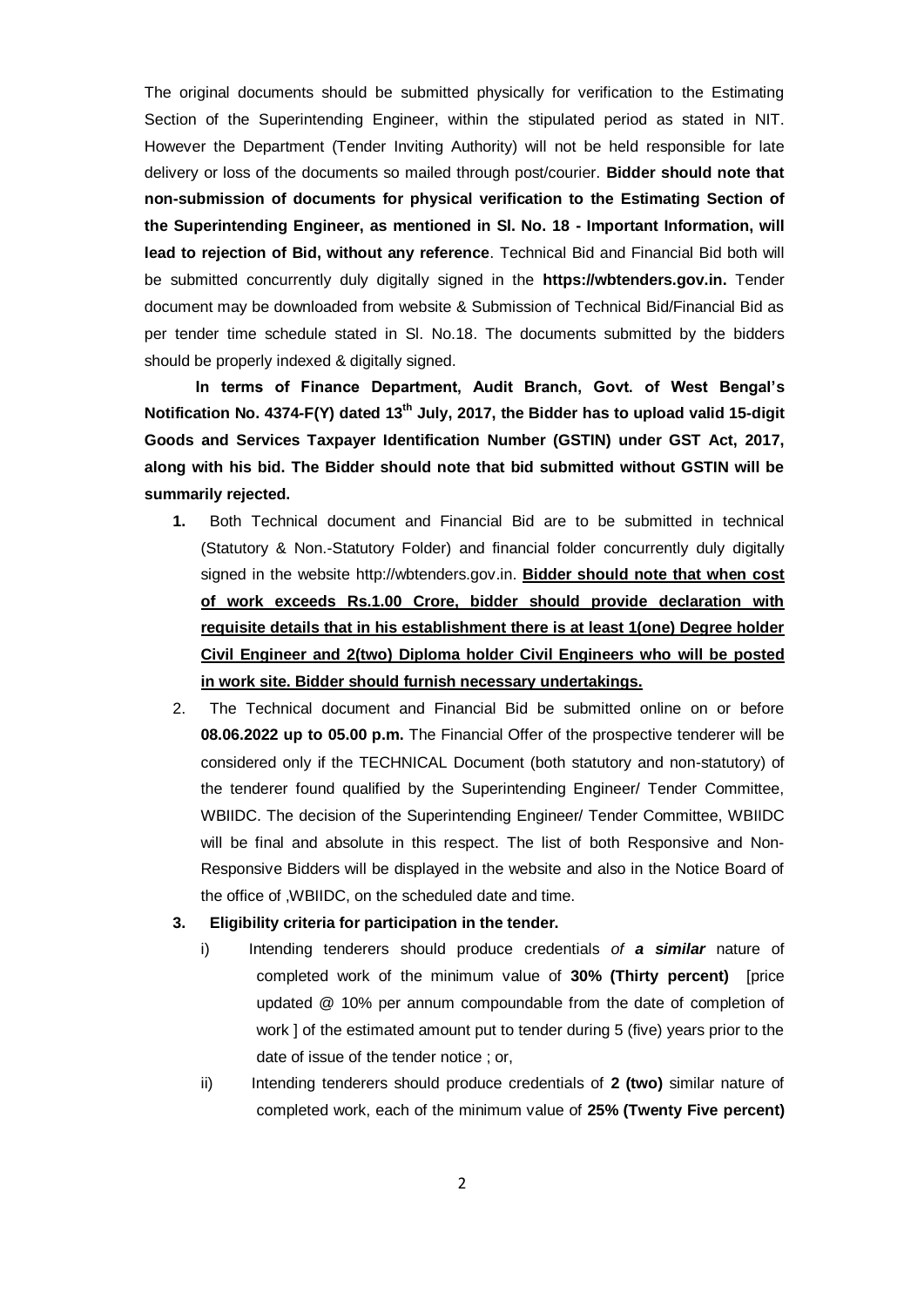of the estimated amount put to tender during 5(five) years prior to the date of issue of the tender notice; or.

iii) Intending tenderers should produce credentials of **one single running work** of similar nature which has been completed to the extent of **75%** (Seventy Five percent) or more and value of which not less than the value (i) above ;

In case of running works, only those tenderers who will submit the certificates of satisfactory running work from the concerned Executive Engineer, or equivalent competent authority will be eligible for the tender. In the required certificate it should be clearly stated that the work is in progress satisfactorily running work from the concerned Executive Engineer, or equivalent competent authority will be eligible for the tender. In the required certificate it should be clearly stated that the work is in progress satisfactorily and also that no penal action has been initiated against the executed agency, i.e., the tenderer.

**N.B.:- Completion certificate should contain a) Name of work, (b) Name and address of Client, (c) Amount put to tender, (d) Date of commencement of work (e) Date of completion of work, (f) Final Bill Value. Completion certificate must be attached with respective work order and work schedule. This completion certificate be issued by engineering officer not below the rank of Executive Engineer or for non-engineering organization by Drawing and Disbursement Officer of concerned Accounts Office. Payment Certificate will not be treated as credential.**

- iv. A bidder is not permitted to participate, if he has been debarred or penalized for any reasons out of work, by any Government department. During the bidding process if it is found that the firm has been debarred or penalized by any Govt. Department, the bid will be rejected outright.
- v. In terms of Finance Deptt., Govt. of West Bengal G.O.No.4608-F(Y), dt.18.07.18**, when Bid rate is 80% or less of Estimated Amount put to Tender,** the bidder shall submit Additional Performance Security @ 10% of the Tendered Amount from any Schedule Bank, before issuance of work order.
- vi. Current Income Tax Acknowledgement Receipt, valid P.T. Deposit Challan, Pan Card, **Goods and Service Tax (GSTIN) Registration Certificate along with Identification Number GST Act, 2017** are to be accompanied with the Technical Bid Documents. [ non-statutory documents ]. Tax Invoices(s) needs to be issued by the supplier for raising claim under the contract showing separately the tax charged in accordance with the provisions of GST Act, 2017.
- vii. In case of Proprietorship and Partnership Firms and Company the Tax Audited Report is to be furnished along with Balance Sheet & Profit and Loss A/c. for the Assessment Year **2020--2021**.[Non statutory Documents]
- viii. Declaration regarding Structure and Organization duly digitally signed by the applicant to be submitted along with application.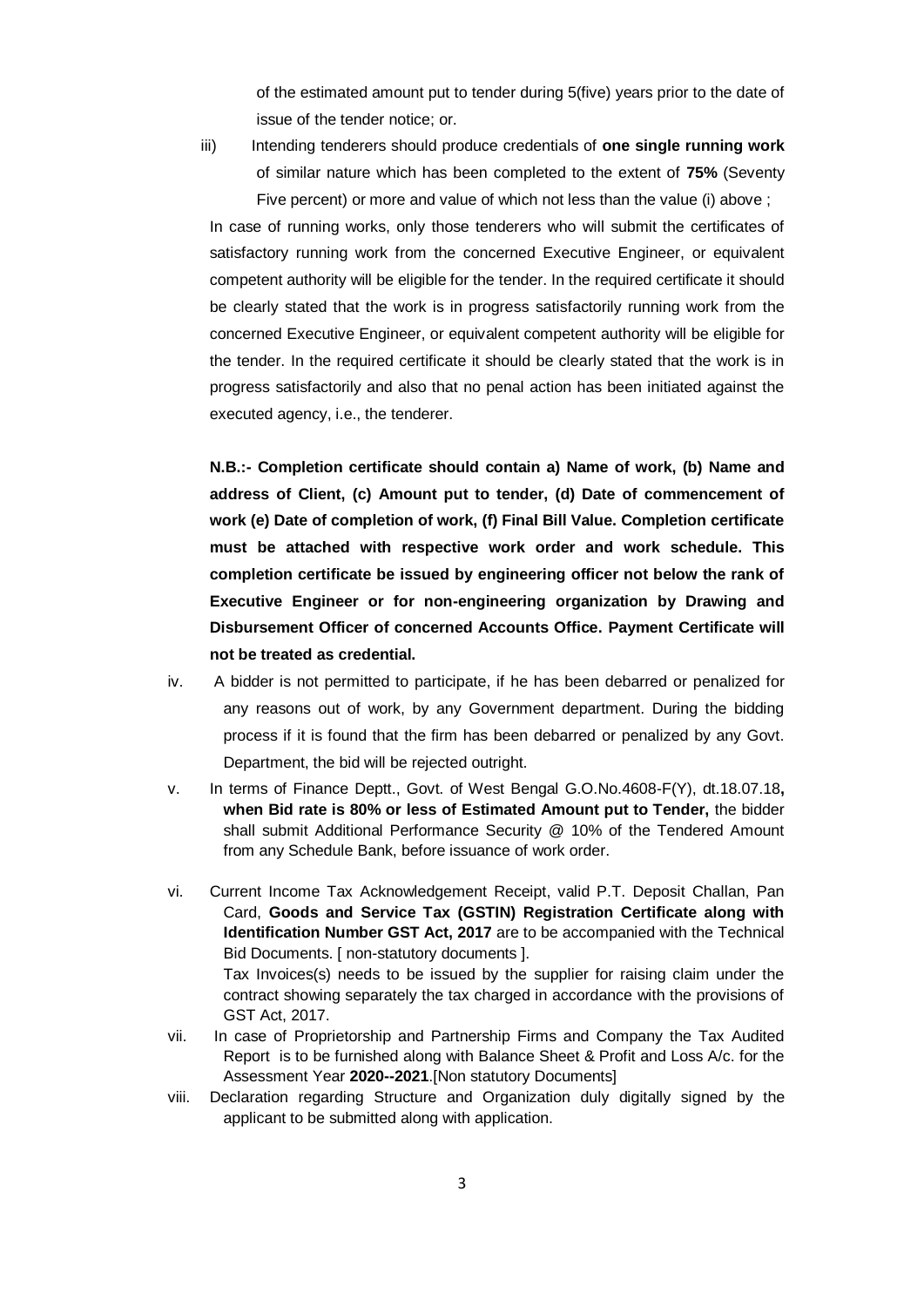- ix. Registered Unemployed Engineers' Co-operative Societies are required to furnish valid Bye Law, Current Audit Report, Current N.O.C. from A.R.C.S., Minutes of last AGM. And also submit documents of the society consists at least 10 (ten) members out of which at least 60% should hold degree or diploma in any branch in Engineering.(Non-Statutory documents)
- x. Joint venture will not be allowed to participate in the above NIT. A prospective bidder shall be allowed to participate in a single job either in the capacity of individual or as a partner of a firm. If found to have applied severally in a single job, all his applications will be rejected for that job.
- xi. An undertaking shall be given stating thereby that the Firm has not been debarred or penalized for any reasons out of work, by any Government Department during last five (5) years.
- xii. Where there is a discrepancy between the unit rate and corresponding total amount resulting from multiplying the unit rate by the quantity in the BOQ, the unit rate quoted shall govern.
- xiii. Prevailing safety norms has to be followed so that LTI (Loss of time due to injury) is zero.
- xiv. The Partnership Firm shall furnish the registered partnership deed and the company shall furnish the Article of Association and Memorandum. [Non statutory Documents]
- xv. No mobilization/secured advance will be allowed. No price preference will be allowed to any category of bidder.
- xvi. The executing agency (successful bidder) may not get a running payment unless the gross amount of running bill will reach 30% of the tendered amount. Provisions in Clause(s) 7, 8 & 9 contained in W.B. Form No.2911 (ii) so far as they relate to quantum and frequencies of payment are to be treated as superseded.
- 4. Intending bidder if desires may attend pre-bid meeting.
- **5.** Where an individual person holds a digital certificate in his own name duly issued to him against the company or the firm of which he happens to be a director or partner, such individual person shall, while uploading any tender for and on behalf of such company or firm, invariably upload a copy of registered power of attorney showing clear authorization in his favour, by the rest of the directors of such company or the partners of such firm, to upload such tender. The power of attorney shall have to be registered in accordance with the provisions of the **Registration Act, 1908.**
- 6. The prospective tenderer shall establish field testing laboratory equipped with requisite instruments and technical staff according to the requirements of works to be executed at his own cost.
- **7. Apropos Finance Department, Audit Branch, GoWB's Memorandum No.4905- F(Y) dt.17.09.2014, it has now become mandatory to make payment through**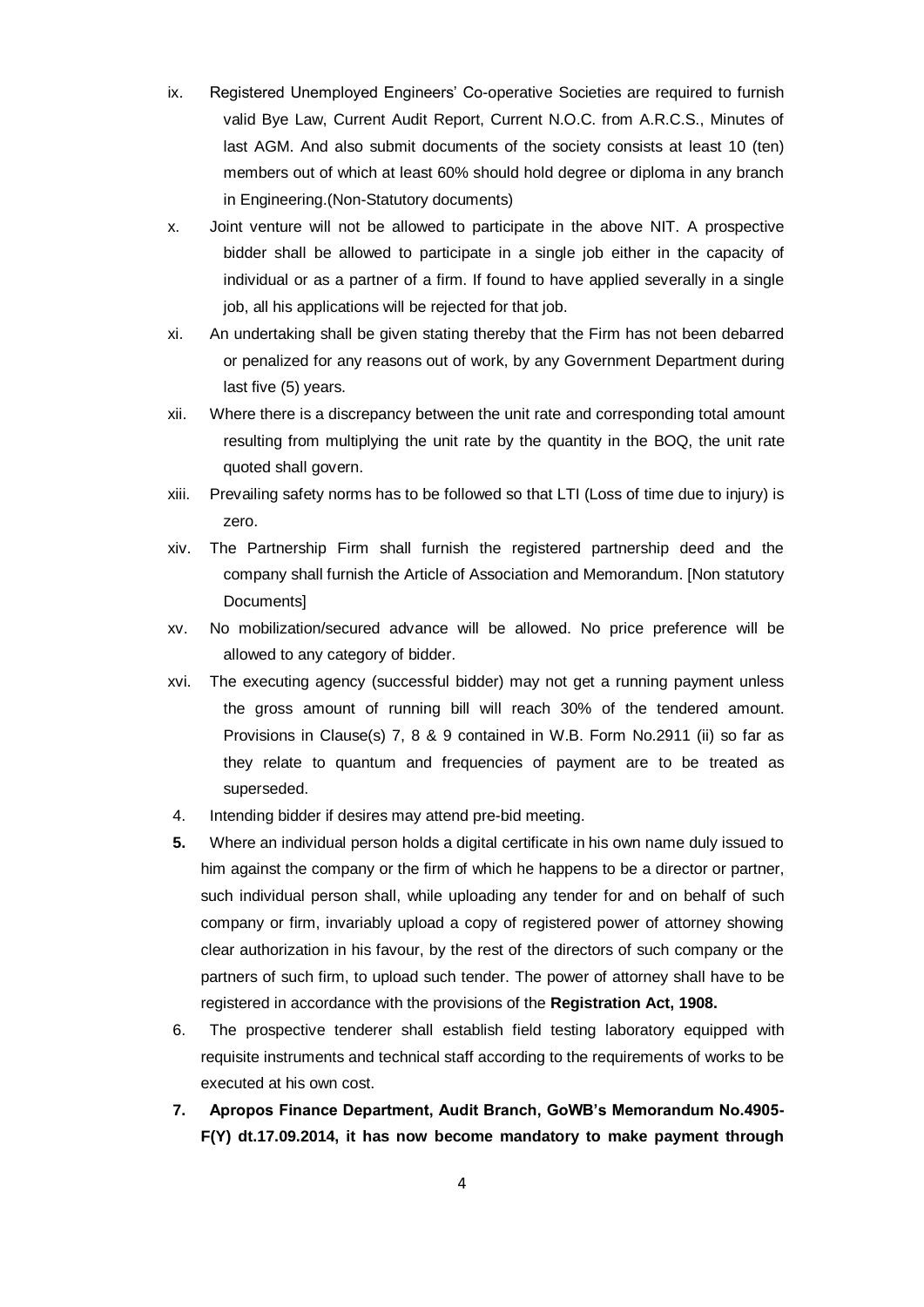**Electronic Mode (e-Payment) directly to Contractor's account. All Bank details are to be submitted by the Executing Agency so that payment can be made online to his Bank Account.**

- 8. **No mobilization / secured advance** will be allowed.
- 9. All materials such as cement, steel which are required for the proposed scheme as mentioned including cement, steel shall be of specified grade and approved brand in conformity with relevant code of practice (latest revision) and manufactured accordingly and **shall be procured and supplied by the agency at their own cost including all taxes.** Authenticated evidence for purchase of cement and steel are to be submitted along with challan and test certificates. In the event of further testing opted by the E-I-C then such testing from any Govt. approved testing laboratory shall have to be conducted by the agency at their own cost.
- 10. Steel materials procure & supply by the contractor shall be of TOR steel rod / HYSD / TMT Bar of Fe415. Fe500, Fe550/550D grade (The grade to be decided by the E-I-C or as per instruction reflected on the approved drawing of this department or as stipulated in the departmental priced schedule of rates.
- 11. Cement procurement and supply by the contractor shall be of Ordinary Portland Cement 53 grade, 43 grade conforming (IS 8112) or PPC/PSC (The grade to be decided by the E-I-C or as per instruction reflected on the approved drawing of this department or as stipulated in the departmental priced schedule of rates.
- 12. The Contractor shall also abide by the provision of the child labour (Prohibition and regulation Act.1986). No labour below the specified age (as per G.O.) shall be employed on the work.
- 13. **Intending bidder may submit/ produce original documents as specified in Sl. No.18 "Important Information , Date and Time Schedule" Sub No.7, at "West Bengal Industrial Infrastructure Corporation, Plot No.-10, Block-DJ, Sector-II, Salt Lake City, Kolkata-700091".**
- 14. **Constructional Labour Welfare Cess @ 1( one) %** of cost of construction will be deducted from every Bill of the selected agency, Vat, Royalty & all other statutory Levy/Cess will have to be borne by the contractor & the rate in the schedule of rates is inclusive of all such taxes and cess as stated above.
- **15. In connection with the work of value up to Rs.100 lakh Arbitration will not be allowed. The Clause No. 25 of WBIIDC Form No. 1 is to be considered in this regard.**
- **16. In no case permission will be accorded to any firm for more than 1 (one) job.**
- 17. **Bids shall remain valid** for a period not less than **120 (One hundred twenty) days** after the dead line date for Financial Bid / Sealed Bid submission. Bid valid for a shorter period shall be rejected by the Superintending Engineer, WBIIDC as nonresponsive. If the bidder withdraws the bid during the period of bid validity the earnest money as deposited will be forfeited forthwith without assigning any reason thereof.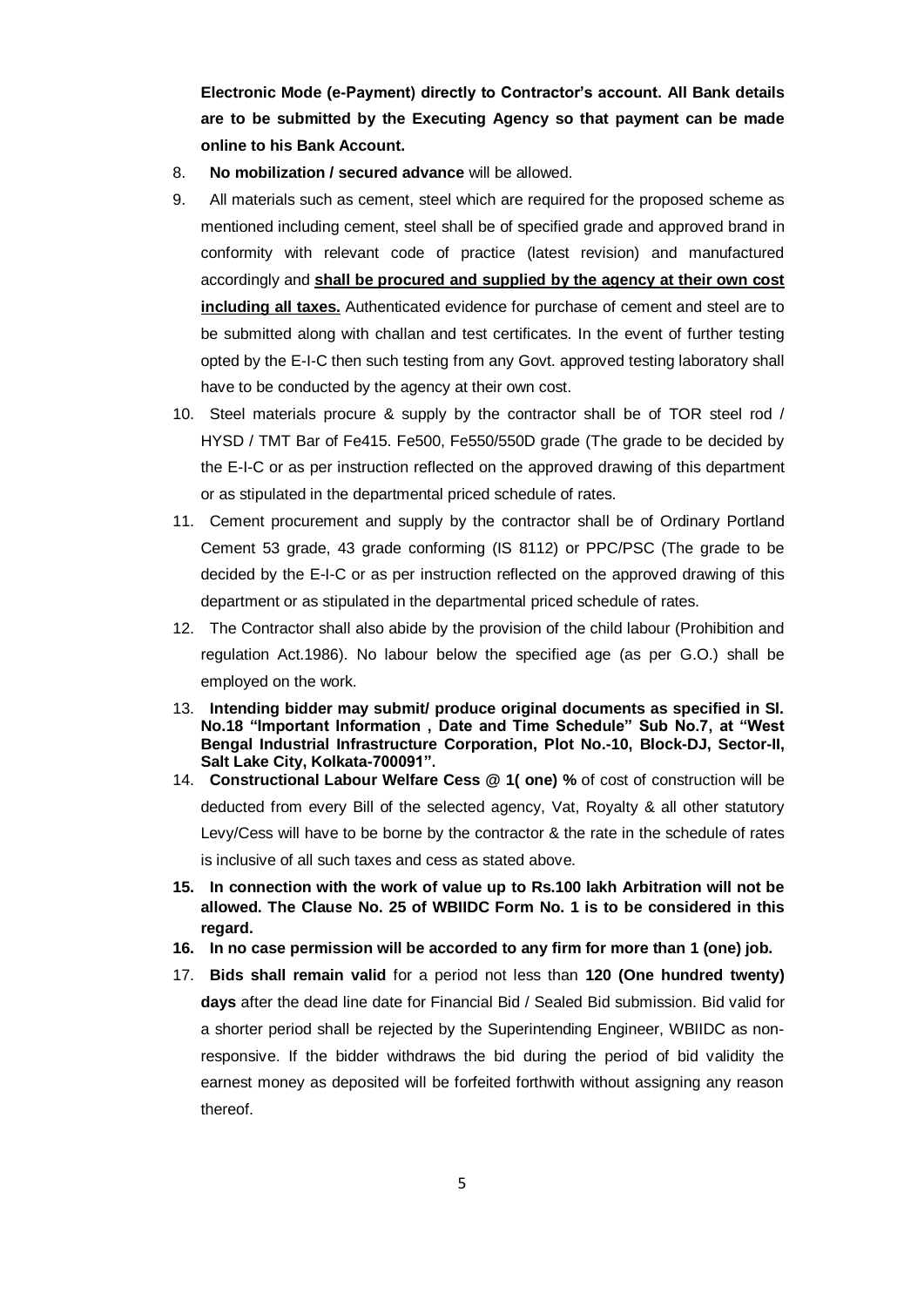## **18. Important information**

## **Date & Time Schedule**

| SI.<br>No.       | Particulars                                                                                                                                                                                                                                                                                                                                                                                                                                                                                                                                                                                                                                                                                                                                                                                                                                                                                           | Date & Time                                                                                                                                                                                                                                |  |  |  |
|------------------|-------------------------------------------------------------------------------------------------------------------------------------------------------------------------------------------------------------------------------------------------------------------------------------------------------------------------------------------------------------------------------------------------------------------------------------------------------------------------------------------------------------------------------------------------------------------------------------------------------------------------------------------------------------------------------------------------------------------------------------------------------------------------------------------------------------------------------------------------------------------------------------------------------|--------------------------------------------------------------------------------------------------------------------------------------------------------------------------------------------------------------------------------------------|--|--|--|
| 1.               | Date of uploading of N.I.T. Documents (online)<br>(Publishing Date)                                                                                                                                                                                                                                                                                                                                                                                                                                                                                                                                                                                                                                                                                                                                                                                                                                   | 18.05.2022                                                                                                                                                                                                                                 |  |  |  |
| 2.               | Date of Pre-Bid Meeting                                                                                                                                                                                                                                                                                                                                                                                                                                                                                                                                                                                                                                                                                                                                                                                                                                                                               | 24.05.2022 up to 3.00 p.m.                                                                                                                                                                                                                 |  |  |  |
| 3.               | Documents download / sell start date (Online)                                                                                                                                                                                                                                                                                                                                                                                                                                                                                                                                                                                                                                                                                                                                                                                                                                                         | 18.05.2022 at 05.00 p.m.                                                                                                                                                                                                                   |  |  |  |
| 4.               | Documents download / sell end date (Online)                                                                                                                                                                                                                                                                                                                                                                                                                                                                                                                                                                                                                                                                                                                                                                                                                                                           | 08.06.2022 at 05.00 p.m.                                                                                                                                                                                                                   |  |  |  |
| $\overline{5}$ . | Bid submission start date (Online)                                                                                                                                                                                                                                                                                                                                                                                                                                                                                                                                                                                                                                                                                                                                                                                                                                                                    | 24.05.2022 at 05.00 p.m.                                                                                                                                                                                                                   |  |  |  |
| 6.               | Bid Submission closing date (Online)                                                                                                                                                                                                                                                                                                                                                                                                                                                                                                                                                                                                                                                                                                                                                                                                                                                                  | 08.06.2022 at 05.00 p.m.                                                                                                                                                                                                                   |  |  |  |
| 7.               | Date of submission of intimation of deposition of the<br>cost of Tender Documents and Earnest Money<br>deposit and verification from original copies for i)<br>Completion certificate with work order, ii) P.Tax<br>registration certificate and current P. Tax deposit<br>challan, iii) PAN Card, iv) Income Tax Return for<br>assessment year 2019-2020, v) Tax Audited Report<br>for assessment year 2020-2021, vi) Goods and<br>Services Taxpayer Identification Number (GSTIN)<br>under GST Act, 2017, vii) partnership deed/<br>company's article of association and memorandum,<br>viii) for registered unemployed engineers' co-<br>operative society- bye law, current audit report,<br>current N.O.C. from A.R.C.S. etc., ix)<br>prequalification application(sec-B, form-I), x)<br>structure & organization (section-B, form-III) and<br>experience profile (section-B, form-V) (Off line) | 09.06.2022 and 10.06.2022 (From<br>10.30 a.m. to 05.00 p.m.)<br>$AT$ :-<br>West<br>Bengal Industrial<br>Infrastructure<br>Development Corporation,<br>Plot No.-10,<br>Block-DJ,<br>Sector-II,<br>Salt<br>Lake<br>City,<br>Kolkata-700 091. |  |  |  |
| 8.               | Bid opening date for Technical Proposals (Online)                                                                                                                                                                                                                                                                                                                                                                                                                                                                                                                                                                                                                                                                                                                                                                                                                                                     | 13.06.2022 after 10.30 a.m.                                                                                                                                                                                                                |  |  |  |
| 9.               | Date & Place for opening of Financial Proposal<br>(Online)                                                                                                                                                                                                                                                                                                                                                                                                                                                                                                                                                                                                                                                                                                                                                                                                                                            | To be notified during uploading of<br><b>Technical Evaluation Sheet of Bidders</b>                                                                                                                                                         |  |  |  |
| 10.              | Date of uploading of list of bidders along with the<br>offer rates through (online)                                                                                                                                                                                                                                                                                                                                                                                                                                                                                                                                                                                                                                                                                                                                                                                                                   | Within 5 (Five) working days after<br>opening of Financial Proposal                                                                                                                                                                        |  |  |  |
|                  | Also if necessary for further negotiation through<br>offline for final rate                                                                                                                                                                                                                                                                                                                                                                                                                                                                                                                                                                                                                                                                                                                                                                                                                           | If required, will be notified within 3<br>(Three) working days after<br>uploading the offered rates of Bidders                                                                                                                             |  |  |  |

## LOCATION OF CRITICAL EVENTT

**Bid opening Place (including Pre-Bid Meeting)**

West Bengal Industrial Infrastructure Development Corporation Plot No.-10, Block-DJ, Sector-II, Salt Lake City,Kolkata-700 091

19.viii) PLANTS AND MACHINERIES ;

- a) Plant Machineries and equipments should be owned or arranged through lease hold agreement by the bidders.
- b) Conclusive proof of ownership in favour of Bidder in case of own machineries/equipment or in favour of Lessor in case of leased machineries/equipments **(in the form of Tax invoice, Way Bill, Delivery**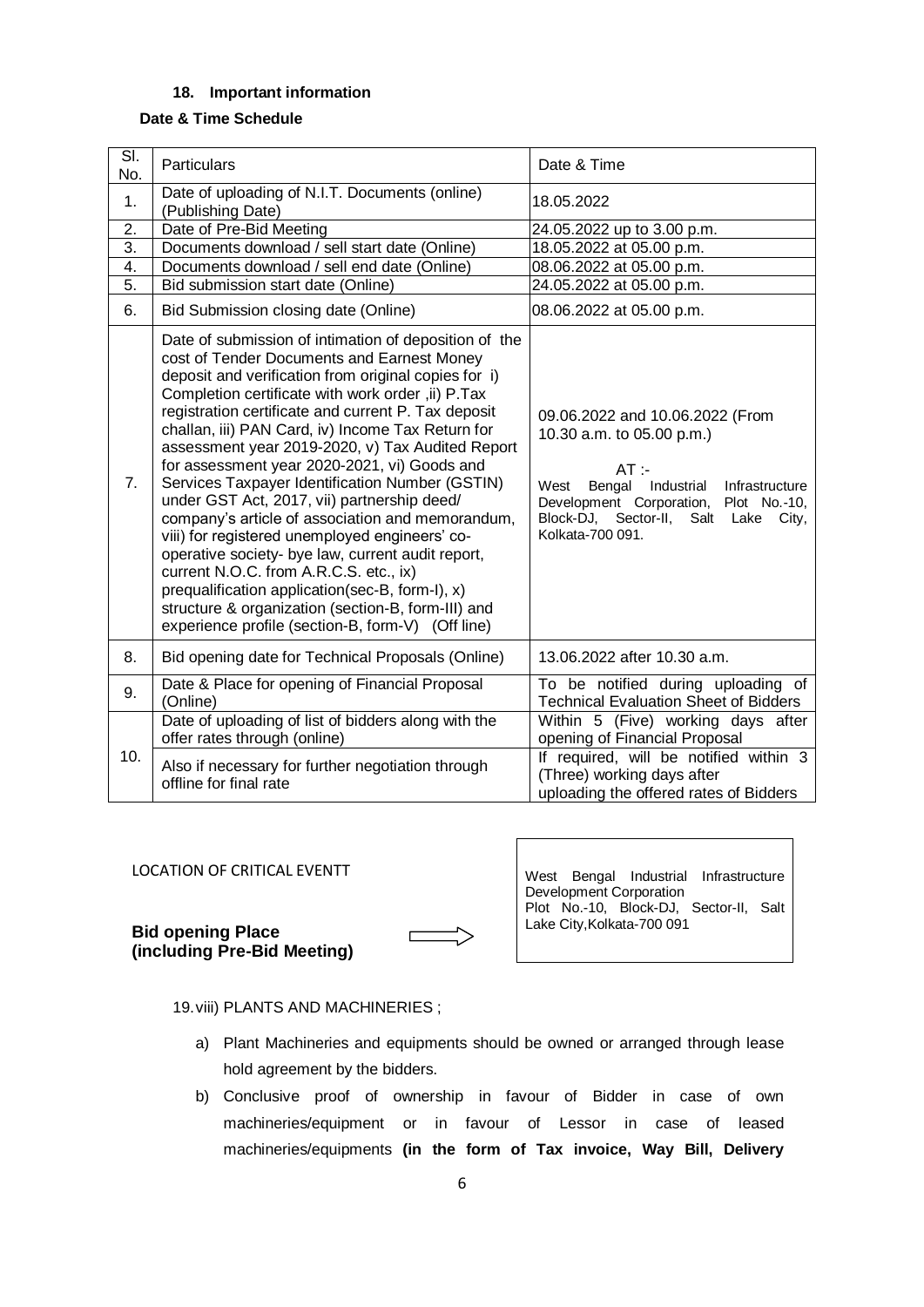**Challan),** for each plant and machineries in working condition shall have to be submitted. In case of Hot Mix Plant both in batch type and Drum Type, Paver finisher, Concrete batching and mixing Plant, DMC/Hydraulic Piling Rig, concrete paver, vibratory roller (if such machineries/equipments are required as per Section-B, Form-IV), maximum age of the plants, machineries will be 5 years as on the date of publication of NIT**. It may be extended upto 7 years** after getting fit certificate from the manufacturer and this certificate should be produced at the time of submission of bid. All other machineries and equipments should be in running condition.

All plants, machineries and equipment will be verified by the competent authority before execution of the work.

- c) In case of Batch type Mixing plant, proof of advance payment receipt (receipt alongwith proforma Invoice from manufacturer with details address and telephone no., Scan copy of Bank Draft in support of payment, **Bank Statement**) from the manufacturer should be produced and in such case 25% payment against the total cost of the plant/machineries have to be made by the bidders, if required.
- d) If the machineries have been engaged in other works then name of client along with his contract number and Email address should be furnished in the declaration by the intended tenderer and the present location (working place) should also be given with tentative date of release of plant & machineries.
- e) In this connection self declaration (proforma enclosed in Section-B, Form-VI) shall also have to be submitted alongwith the tender and it should be declared that statement of fact related to the mode of ownership of machineries are true and it also to be clearly stated that required specified machineries shall be installed at the working site within 45(forty five) days (Maximum) from the date of L.O.A./LOI/work order.
- f) In case where used/old Plant and Machineries are purchased registered sale deed has to be submitted with Tax invoice, Way Bill, Delivery Challan of the owner(s), alongwith Bank Statement & incorporation in the Balance Sheet as fixed asset of the bidder as a proof of ownership.
- 20. **Price preference** will not be allowed in this NIe-T.
- 21. The Agency will be liable to maintain the work at working portion at the appropriate service level to the satisfaction of the Engineer-in-Charge at his own cost from the date of completion of the work. If any defect/ damage is found during the period as mentioned above contractor shall make the same good at his own cost expense to the specification at par with instant project work. Failure to do so, penal action against the Agency will be imposed by the Department as deem fit. The Agency will have to quote his rate considering the above aspect.
- 22. All Bidders are requested to present in the Office of the West Bengal Industrial Infrastructure Development Corporation during pre-bid meeting, opening the financial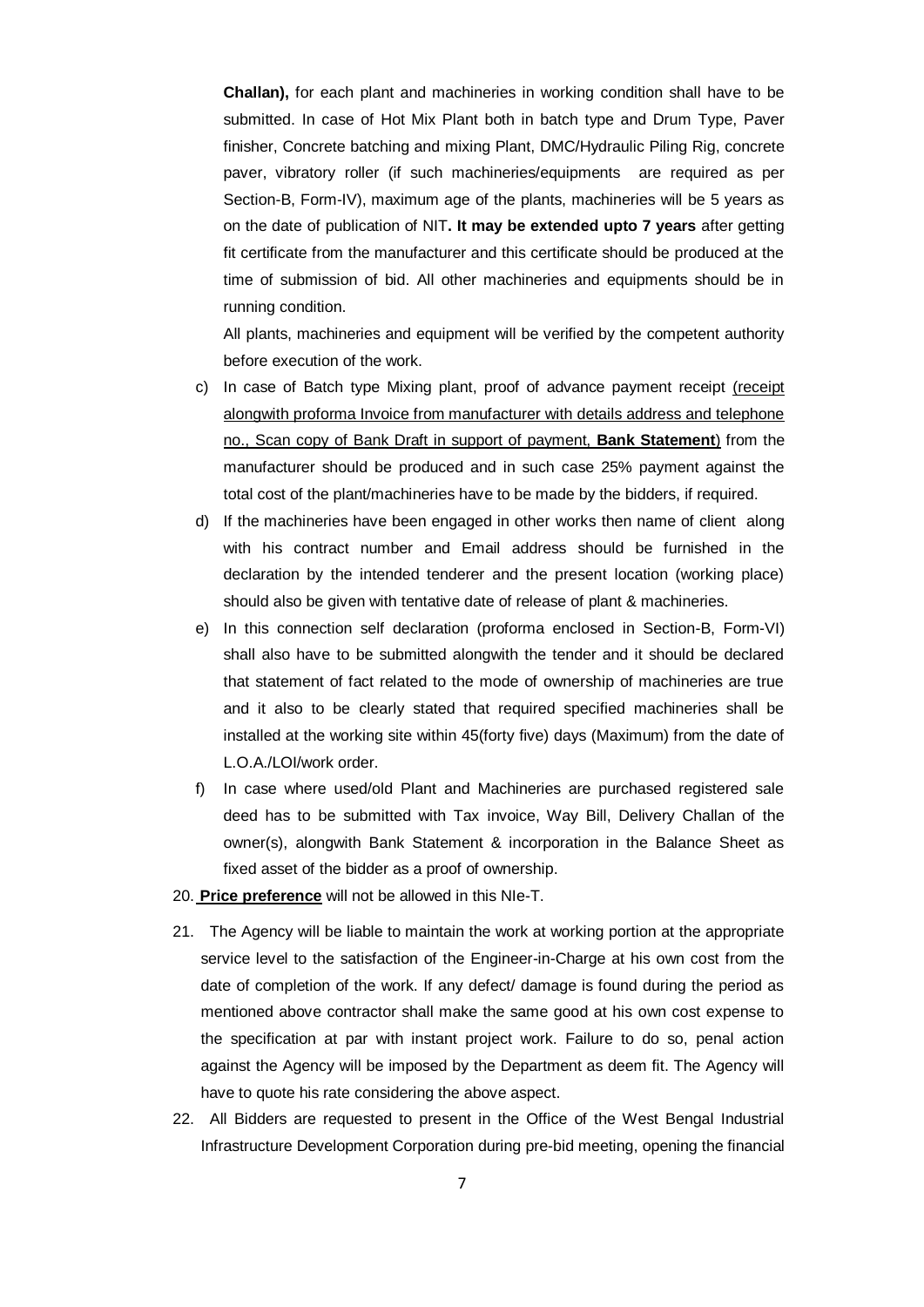bid and provide signature with seal. The Superintending Engineer, West Bengal Industrial Infrastructure Development Corporation, may call Open Bid / Seal Bid after opening of the said bid or at any later date to obtain the suitable rate further, if it is required. No objection in this respect will be entertained raised by any Bidder who will present during opening of bid, or from any Bidder who will absent at the time of opening of Financial Bid. No informal tenderer will be entertained in the Bid further.

- 23. Site of work and necessary drawings may be handed over to the agency phase wise. No claim in this regards will be entertained.
- 24. **Earnest Money**: The Bidder has to compulsorily deposit amount of Earnest Money being **Rs.27,529.00** (Rupees Twenty Seven Thousand Five Hundred Twenty Nine) only for the work. This clause is also applicable for all categories of applicants. Bid submitted without earnest money be summarily rejected. This earnest money will be converted to security deposit for successful bidder. From progressive bill/s balance amount will be deducted, so that total security deposit amount will be 3% of value of work executed. Combined SOR 2017 of PWD (WB) { Vol.I, II & III} w.e.f. 01.11.2017 and latest edition of the book of name "specification for Road and Bridge Works' of the M.O.R.T. & H., Surface Transport (Roads Wing), Government of India, published by Indian Roads Congress, New Delhi, for the specification of various works shall deem to constitute a part of contract under this NIT.
- 25. The Bidder, at his own responsibility and risk is encouraged to visit and examine the site of works and its Surroundings and obtain all information that may be necessary for preparing the Bid and entering into a contract for the work as mentioned in the Notice Inviting e-Tender, before submitting offer with full satisfaction. The cost of visiting the site shall be at his/her own expense.
- 26. The Bidder has to compulsorily deposit cost of Tender Document (Tender Fee). The intending Bidders shall clearly understand that whatever may be the outcome of the present invitation of Bids no cost of tender documents shall be reimbursable by the West Bengal Industrial Infrastructure Development Corporation. The Superintending Engineer/ Tender Committee, West Bengal Industrial Infrastructure Development Corporation reserves the right to reject any application for purchasing Bid Documents and to accept or reject any offer without assigning any reason whatsoever and is not liable for any cost that might have incurred by any bidder at the stage of Bidding.
- **27. Refund of EMD**: The Earnest Money of all the unsuccessful Tenderers, deposited online, shall be refunded in accordance with the Memorandum **of Finance Department vide No. 3975-F(Y) dated 28th July, 2016 (Refer: "Annexure-I in Bidders guide line").**
- **28. Prospective applicants are advised to note carefully the minimum qualification criteria as mentioned in 'Instructions to Bidders' before tendering the bids.**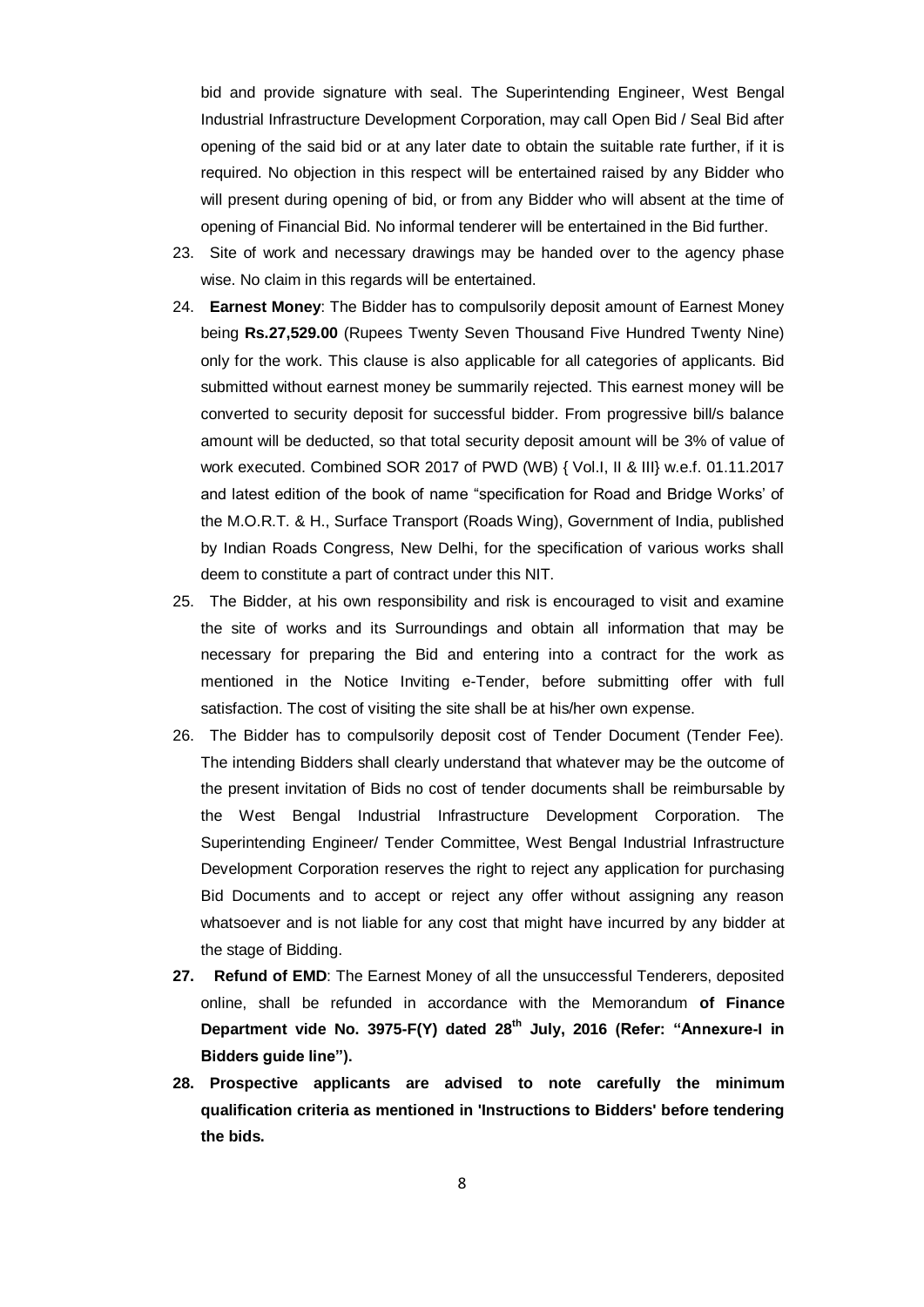- 29. **Defect Liability Period (DLP) :** Prospective bidders shall have to execute the work in such a manner so that appropriate service level of the building is to be maintained during stipulated contractual period till completion and an appropriate period as the case may be as per provision of G.O.No.5784-PW/L & A/2M-175/2017 dt.12.9.17 of the Pr. Sec., P.W.D. If any defect/damage is found during the period as mentioned above the contractor shall make the same good at his own expense to the specification at part with instant project work, or in default, the Engineer-in-charge may cause the same to be made good by other agency and deduct the expenses ( of which the certificate the Engineer-in-charge shall be final) from any sums that may be then, or at any time thereafter become due to contractor, or from his security deposit, or the proceeds of the sale thereof, or of sufficient portion thereof. Refund of Security Deposit will only be made as per provision of G.O.no.5784-PW/L & A/2M-175/2017 dt.12.09.2017 of the Pr. Sec., P.W.D.
	- **A.** For **Building works (Tube well sinking and make it operational):-** Defect Liability Period will be 3 (Three) Months and Full Security Deposit will be refunded to the contractor on expiry of Three months from the actual date of completion of the work.
	- **B.** For **Road works**:- Defect Liability Period will be 1 (One) Year and Full Security Deposit will be refunded to the contractor on expiry of One Year from the actual date of completion of the work.
- **30. Conditional/ Incomplete tender will not be accepted under any circumstances.**
- 31. The intending tenderers are required to quote the rate on line.
- 32. Contractor shall have to comply with the provisions of (a) the Contract Labour (Regulation Abolition) Act. 1970 (b) Apprentice Act. 1961 and ( c) Minimum Wages Act. 1948 of the notification thereof or any other laws relating there to and the rules made and order issued there under from time to time.
- 33. Rates: As stated in priced schedule of work in the tender document.
- 34. In case of ascertaining authority of intending bidders at any stage of tender process or execution of work, necessary registered irrevocable power of attorney is to be produced as and when asked for by the Tender Inviting & Accepting Authority / Engineer -in-Charge.
- 35. During the scrutiny, if it comes to the notice to tender inviting authority that the credential or any other paper found incorrect/ manufactured/ fabricated, that bidder would not allowed to participate in the tender and that application will be out rightly rejected without any prejudice. The Superintending Engineer, West Bengal Industrial Infrastructure Corporation reserves the right to cancel the N.I.T. due to unavoidable circumstances without assigning any reason, whatsoever, to the bidders and no claim in this respect will be entertained.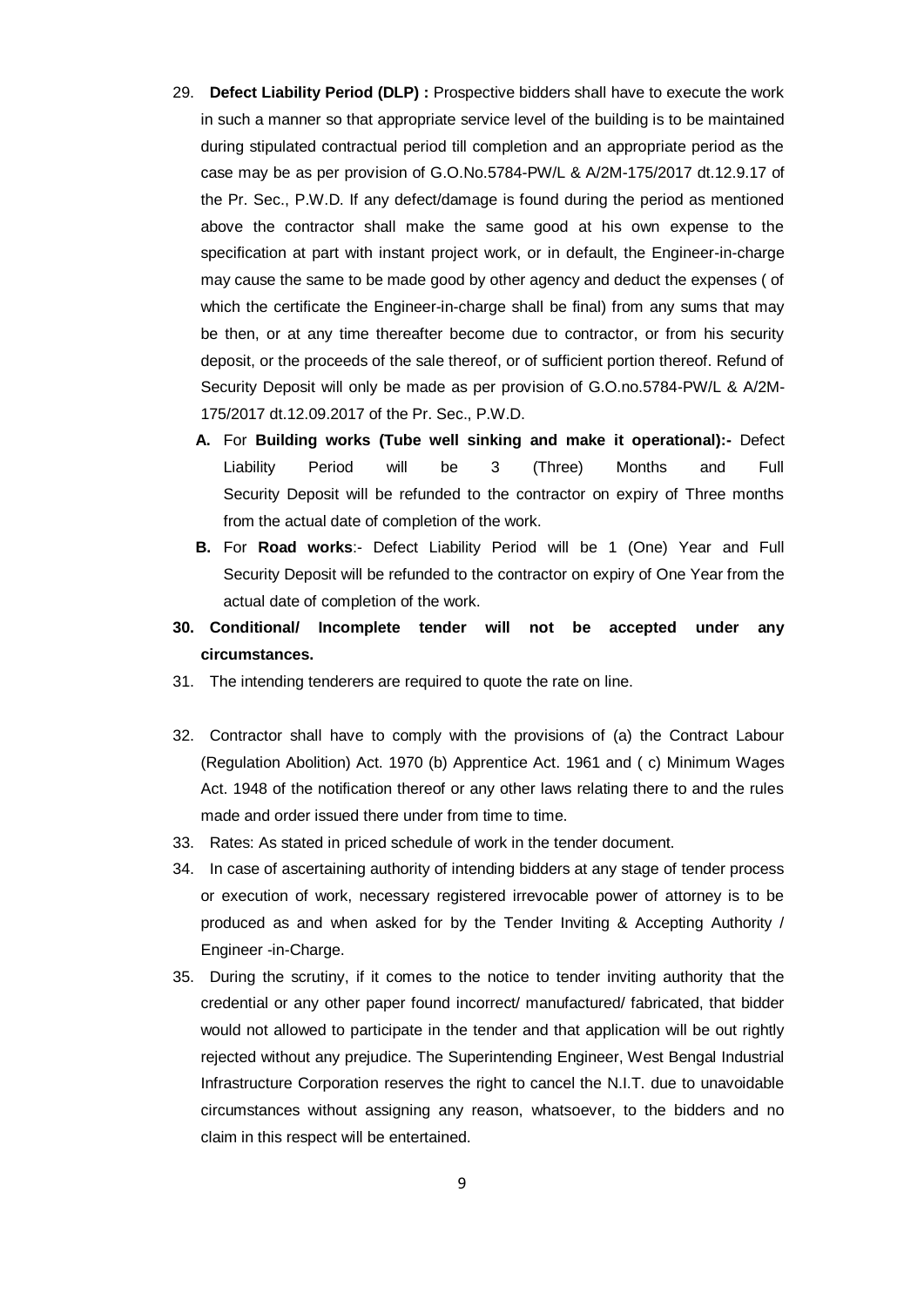- 36. In case if there be any objection regarding pre qualifying the Agency that should be lodged to the Superintending Engineer, West Bengal Industrial Infrastructure Corporation within 2 days (48 Hours) from the date of publication of list of qualified agencies and beyond that time schedule no objection will be entertained by the .Superintending Engineer, West Bengal Industrial Infrastructure Corporation.
- 37. Before issuance of the WORK ORDER, the tender inviting authority may verify the credential and other documents of the lowest tenderer (L1) if necessary. After verification if it is found that the documents submitted by the lowest tenderer is either manufactured or false in that case work order will not be issued in favour of the said Tenderer under any circumstances and the Earnest Money deposited by the bidder will be forfeited by the Tender Inviting Authority without assigning any reason thereof.
- 38. If any discrepancy arises between two similar clauses on different notification, the clause as stated in later notification will supersede former one in following sequence.

 NIT WBIIDC Form No.1 General Conditions of Contract EMD Details BOQ Special Terms and Conditions and Specifications. Instruction to the bidders Annexure-1 Technical Bid Financial Bid

39. Qualification criteria

The tender inviting & Accepting Authority will determine the eligibility of each bidder, the bidders shall have to meet all the minimum criteria regarding.

- a. Financial Capacity
- b. Technical Capability comprising of personnel & equipment capability
- c. Experience / Credential

The eligibility of a bidder will be ascertained on the basis of the digitally signed documents in support of the minimum criteria as mentioned in a, b, c above. If any document submitted by a bidder, is either manufactured or false, in such cases the eligibility of the bidder/tenderer will be out rightly rejected at any stage without any prejudice.

40. The successful bidder has to submit the detailed work programme i.e. Bar Chart to the Engineer-in-Charge.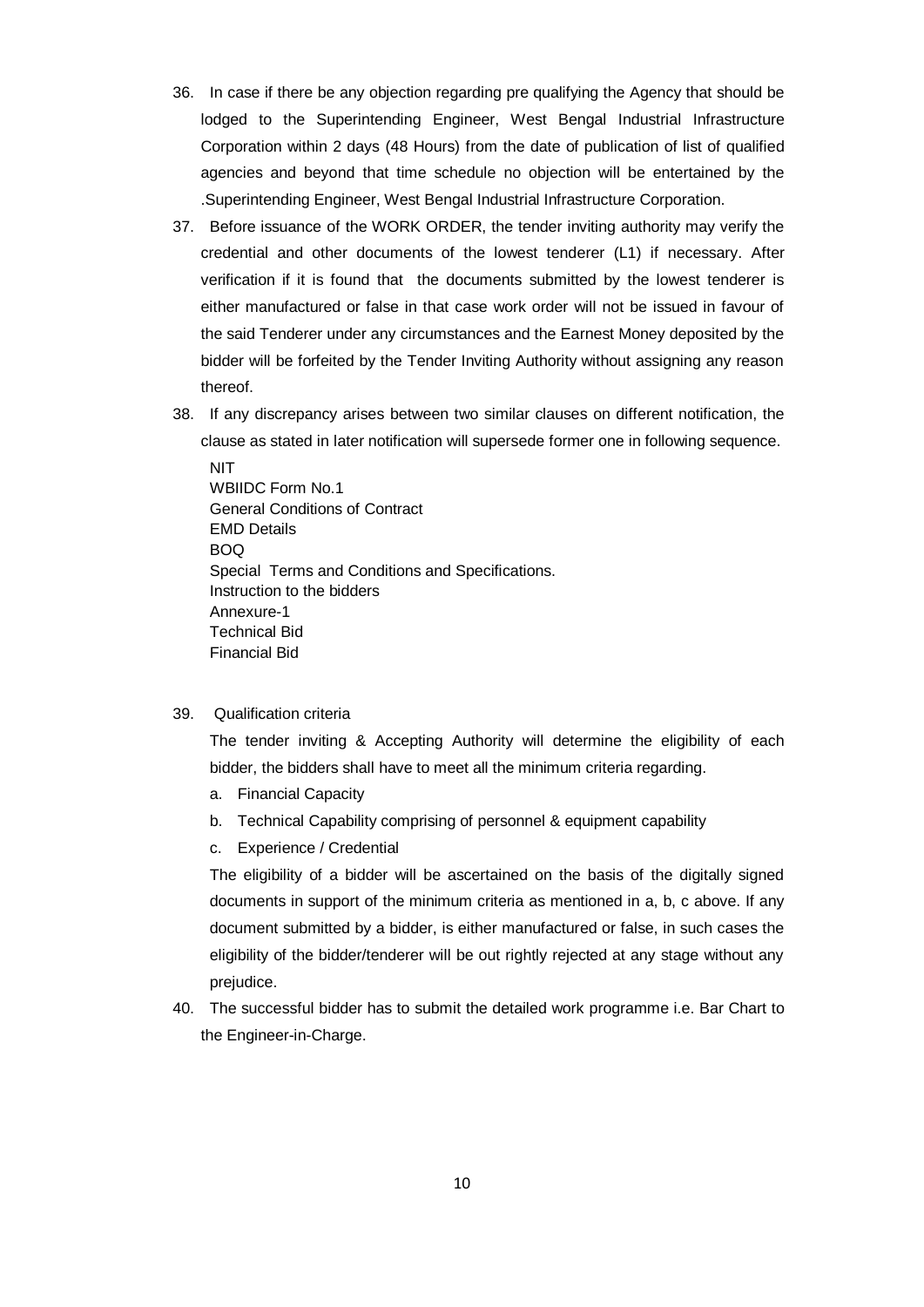## **41.Computerised Measurement Books (CMB's) and Bills to be submitted by the contractor:**

## Application and format of the Computerised M.B.

The conventional Measurement Books shall be replaced by a bound volume of computerised measurements to be furnished by the contractor, duly machine numbered for the pages, and with an MB number given by the Division Office. The pages of these Measurement Books shall be of A-4 size. All these Measurement Books belonging to a Division shall be serially numbered, and a record of these Computerised Measurement Books shall be maintained in a separate Register in prescribed format. The same format as in existing Measurement Books shall be used for the Computerised Measurement Books. The measurements shall be carried forward from the previous recorded measurements as per the existing procedure.

## Mode of measurements

The measurements shall be recorded and entered in computerised format in the first instance by the contractor, and a hard copy shall be submitted to the Department. All entries shall be made exactly as per the existing procedure. These measurements shall then be 100% checked by the Sub Assistant Engineer. If Sub Assistant Engineer is not available, the Assistant Engineer shall perform 100% check of the measurements. The contractor shall incorporate all such changes or corrections, as may be done during these checks, to his draft computerised measurements, and submit to the department the corrected computerized measurements in the form of a book, duly hard bound on the lines of the conventional Measurement Books now in use, and with its pages machine numbered. The Assistant Engineer and the Executive Engineer shall test check these computerised measurements as per the existing instructions. This book shall be treated as a Computerised Measurement Book. The Sub Assistant Engineer, Assistant Engineer and the Executive Engineer shall record the necessary certificates for their checks and test checks as per the existing procedure in this Computerised Measurement Book. The Computerised Measurement Book shall be allotted a serial number as per the Register of Computerised Measurement Books.

## Cutting or over-writing in the computerised M.B. not allowed

- The Computerized Measurement Book given by the contractor, duly bound, with its pages machine numbered, shall have no cutting or over-writing.
- It is the responsibility of the Junior Engineer or the Assistant Engineer as the case may be to ensure that the checks and test checks done by them in the initial draft measurements are correctly incorporated in the Computerized Measurement Book before they record their certificates.
- In case of any error, the Computerised Measurement Book shall be cancelled, and the contractor shall re-submit a fresh Computerized Measurement Book. This should be done before the corresponding computerised bill is submitted to the Division for payment.
- The contractor shall submit soft and as many hard copies of Computerised Measurement Books as may be required, for the purpose of reference and record in the various offices of the department.
- 42. The contractor undertakes to have the site clean, free from all surplus materials, rubbish etc. up to the satisfaction of the Engineer-in-Charge. All surplus materials,